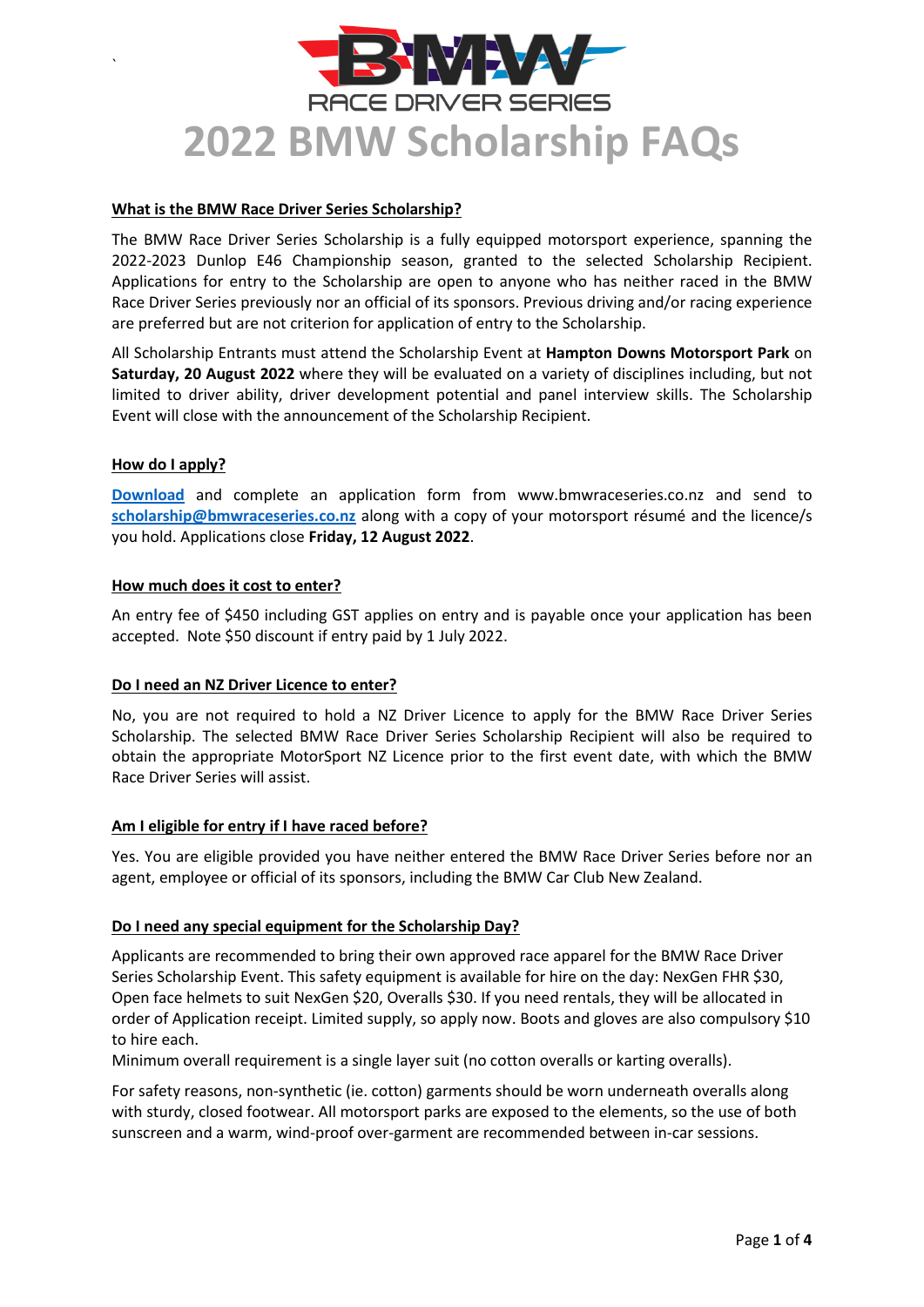

### **What is the format of the Scholarship Day?**

The morning driving session will determine which applicants will be selected for the afternoon Top 10 evaluation. With a race instructor onboard observing; 1 out lap, 2 full racing laps, 1 in lap.

All applicants can take part in:

`

- Race Control room tour
- Technical session on BMW E46 series racecar
- Hot laps from BMW Race Driver Series competitors

Top 10 applicants will progress through:

- Race Driver tuition with instructor driving; 4 laps
- Race Driver evaluation with applicant driving; 1 out lap, 4 full racing laps, 1 in lap
- Panel Interview

Scholarship Selection and Presentation

- Top 3 applicants will receive presentations
- Scholarship recipient will receive the BMW Race Driver Series Scholarship

#### **What is included in the BMW Race Driver Series Scholarship?**

The following vehicle is provided for the 2022-2023 Dunlop E46 Championship season:

- BMW E46 320i, manual transmission
	- Race-ready, road registered and compliant with E46 technical regulations

The following items are included for use with the provided vehicle for the 2022-2023 Dunlop E46 Championship season:

- BMW Race Driver Series Annual Registration fee
- BMW Race Driver Series Round Entry fees
- BMW Car Club New Zealand Membership
- Signage and livery are limited to the BMW Race Driver Series and its official Sponsors
- Vehicle registration and warrant of fitness
- Low Volume Vehicle MotorSport Authority card
- Mechanical engineering professional in attendance each round
- Mechanical engineering professional available for general servicing between rounds
- Labour and consumables included for general wear and tear
- Four brand new series control tyres
- One set of race brakes (front and rear)

#### **What is excluded from the BMW Race Driver Series Scholarship?**

The following items are not included with the provided vehicle for the 2022-2023 E46 Championship season:

- MotorSport NZ Competition Licence fee
- Any fuel required for each round (98 Octane fuel is mandatory)
- Any tyres exceeding the four provided
- Any race brake pads exceeding the set provided
- Transport of the provided vehicle to and from each round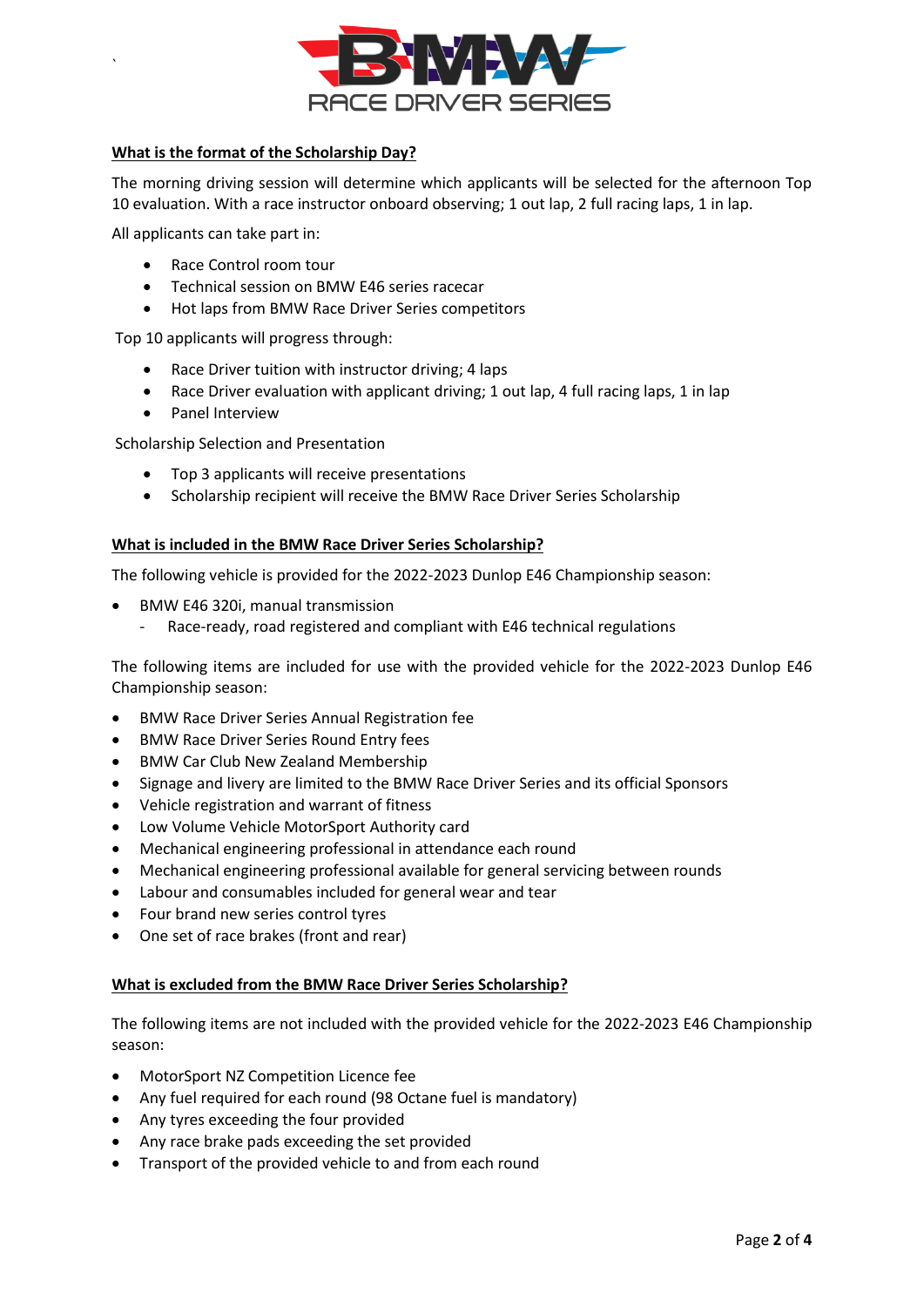

- Travel to and from each round and ancillary accommodation expenses
- Approved race apparel and safety equipment
- Any and all remedial charges arising from any breach or failure to comply with the terms and conditions of the BMW Race Driver Series Scholarship Contract, including but not limited to:
	- o Mechanical repairs, automotive parts, and labour costs.
	- o Panel, paint, or vinyl wrap repairs
	- o Fines or penalties, if incurred

#### **Is a bond required?**

`

Yes. The Scholarship Recipient is required to secure a bond of \$5,000, which will be held in accordance with the BMW Race Driver Series Scholarship Contract for its duration. We will consider, on a case-by-case basis, a personal guarantee or otherwise legally binding security document for this bond of \$5,000 – please contact us if you wish to discuss this in more detail.

#### **Is there a minimum age to apply?**

- 16years or older with a minimum of a Restricted Drivers' licence
- 12-16years with a Motorsport NZ C Grade Licence
- For 12-15 years refer t[o Motorsport NZ Manual #36, Schedule L,](https://manual.motorsport.org.nz/index.php/knowledgebase/36-1-6-schedule-l/) Article 3

#### **I don't have a motorsport résumé. Why do I need this?**

It's quite normal to not have a motorsport résumé; Many of the BMW Race Driver Series' existing members don't have one. However, much like a job application, a motorsport résumé is your opportunity to tell us who you are, what you are interested in and why you want to pursue a motorsport scholarship. It is a brief, yet formal document which you can use to market yourself within the realm of motorsport, and this is an excellent reason to write one. It need not be more than a single page and you're welcome to include a photograph of yourself if you like, but this is not necessary.

#### **When does the racing season start?**

The BMW Race Driver Series 2022-2023 season starts 24th September 2022**,** the first round being "Icebreaker" at Hampton Downs Motorsport Park. The full 2022-2023 calendar is in the final stages of being confirmed and will be uploaded to our website very soon at www.bmwraceseries.co.nz.

#### **Where can I buy lunch on the day?**

While endorsed hospitality traders do operate at Hampton Downs Motorsport Park, the BMW Race Driver Series Scholarship Event is an exclusive event for which on-site hospitality is not guaranteed by Hampton Downs Motorsport Park.

There is a local café within walking distance of Hampton Downs Motorsport Park. However, the Scholarship Event schedule is not conducive to leaving site during the allocated lunch session. We recommend you arrive with a prepared lunch.